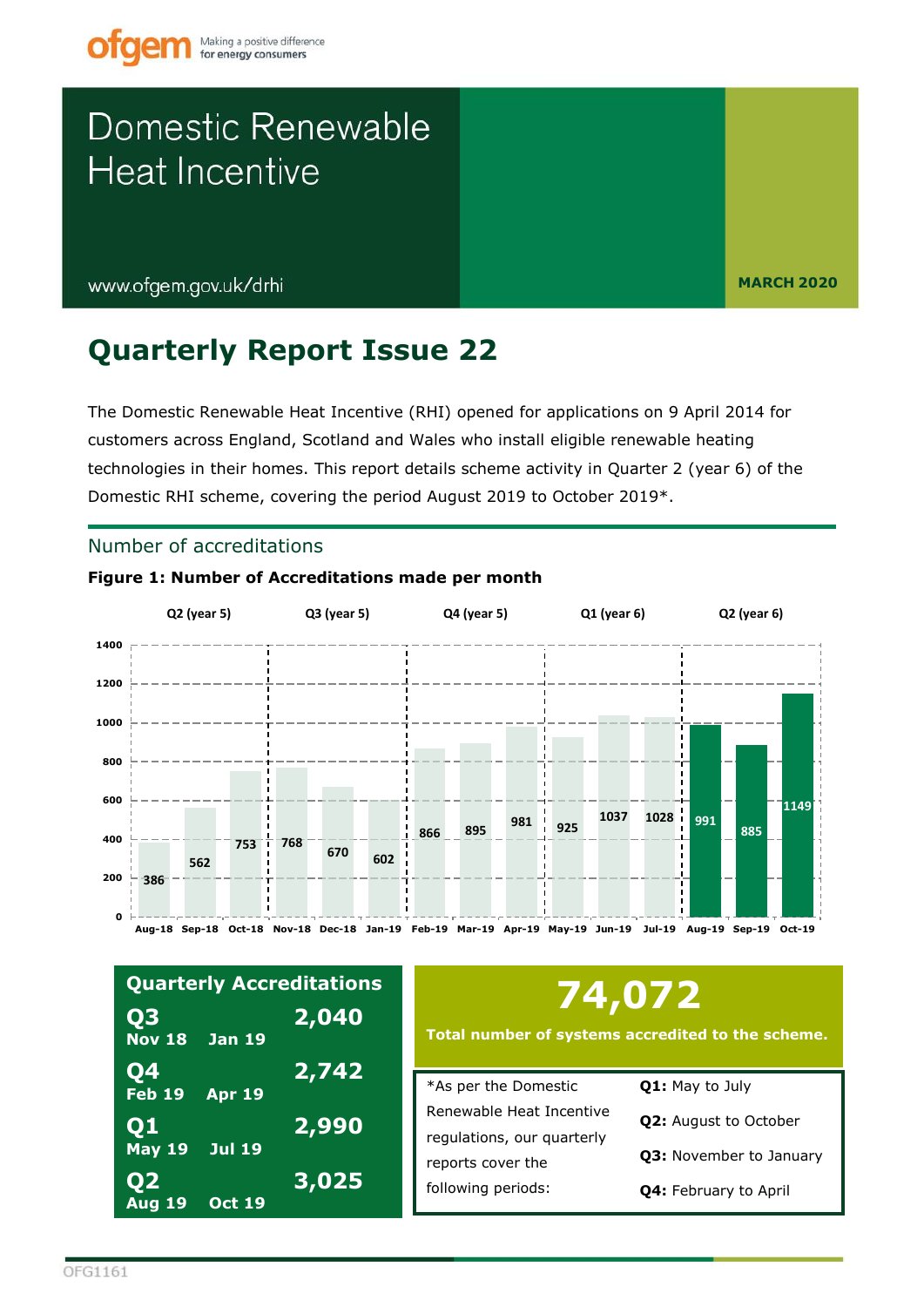### Legacy and new accreditations

 scheme launched. New systems are those that were commissioned on or after 9 April 2014. Legacy accreditations are systems that were commissioned between 15 July 2009 when the RHI was first announced by DECC (now BEIS), and 9 April 2014 when the Domestic RHI

| $Q3$ (year 5)<br>Q2 (year 5) |       | <b>Q4 (year 5)</b>  |       | $Q1$ (year 6) |       | $Q2$ (year 6) |          |                   |       |
|------------------------------|-------|---------------------|-------|---------------|-------|---------------|----------|-------------------|-------|
| <b>Legacy New</b>            |       | <b>Legacy New \</b> |       | Legacy New    |       | Legacy New \  |          | <b>Legacy New</b> |       |
| -69                          | 1,632 | 64                  | 1,976 | 62            | 2,680 | -44           | 2,946 48 |                   | 2,977 |

### **Figure 2: Cumulative Accreditations by application type**



## Payments made to date

The total number of payments made to accredited systems since the scheme began, by technology type.

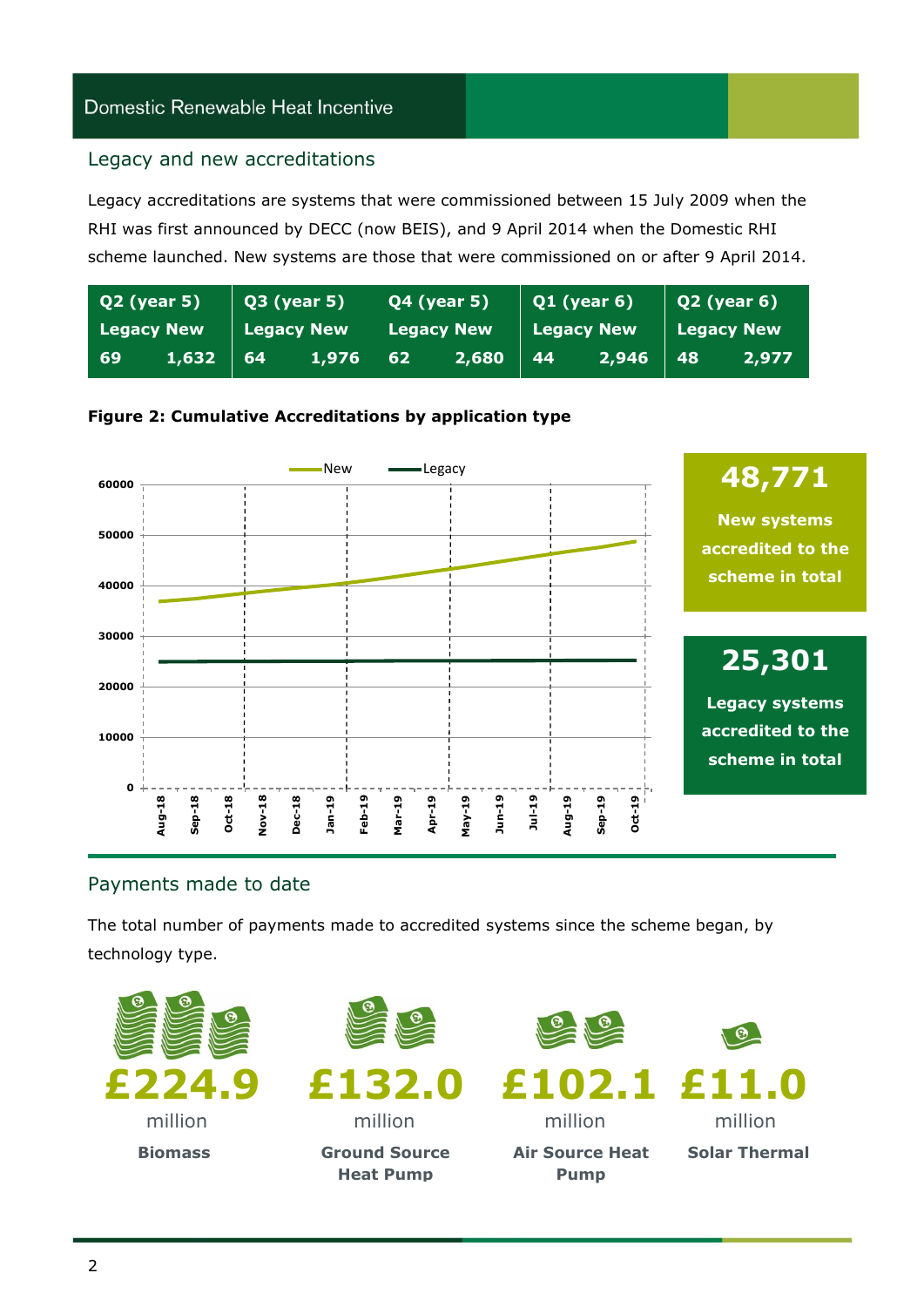#### Accreditations by technology for new applications

 The graph below shows the cumulative number of accredited systems per technology type for Thermal systems. The biggest increase this quarter has been in Air Source Heat Pumps. new systems only (systems commissioned on or after 9 April 2014). The total number of new accredited systems for Ground Source Heat Pumps has continued to exceed those for Solar



 **Figure 3: Cumulative Accredited System per technology type for New systems** 

|                 | <b>Air Source Heat Pump</b>    | <b>Biomass</b>  |                      |  |  |
|-----------------|--------------------------------|-----------------|----------------------|--|--|
| <b>Q2 Total</b> | <b>Cumulative</b>              | <b>Q2 Total</b> | <b>Cumulative</b>    |  |  |
| 2,502           | 29,661                         | 129             | 9,524                |  |  |
|                 |                                |                 |                      |  |  |
|                 |                                |                 |                      |  |  |
|                 | <b>Ground Source Heat Pump</b> |                 | <b>Solar Thermal</b> |  |  |
| <b>Q2 Total</b> | <b>Cumulative</b>              | <b>Q2 Total</b> | <b>Cumulative</b>    |  |  |

## Seasonal Performance Factors

 more energy efficient the system is. Only heat pumps with SPFs of 2.5 or higher can be eligible The SPF of a heat pump is a measure of how efficiently it is operating. The higher the SPF, the for Domestic RHI. All legacy systems were automatically assigned an SPF of 2.5, unless the applicant provided SPF calculations completed by the installer.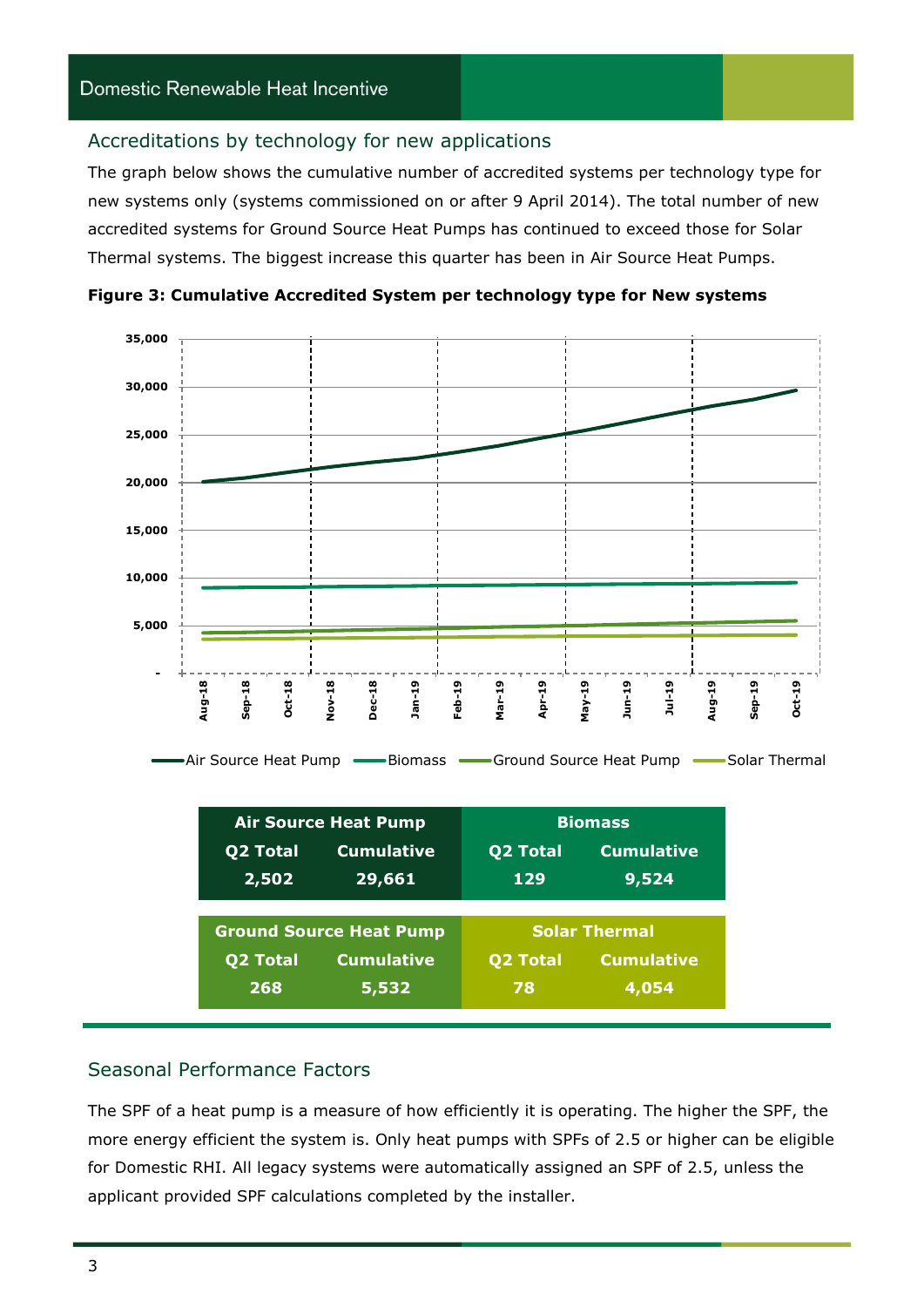#### **Figure 4: Air Source Heat Pump SPF's**



#### **Figure 5: Ground Source Heat Pump SPF's**



## Regional distribution of accreditations

#### **Table 1: Total accreditations per region (up to 31 Oct 2019)**

| Location                 | <b>ASHP</b> | <b>Biomass</b> | <b>GSHP</b> | Solar   | Grand        | % increase |
|--------------------------|-------------|----------------|-------------|---------|--------------|------------|
|                          |             |                |             | Thermal | <b>Total</b> | from Q1    |
| South West England       | 5,899       | 1,713          | 1,838       | 1,790   | 11,240       | 2.7%       |
| East England             | 6,618       | 874            | 986         | 865     | 9,343        | 4.1%       |
| South East England       | 5,152       | 627            | 1,292       | 1,598   | 8,669        | 3.6%       |
| East Midlands            | 4,419       | 891            | 944         | 526     | 6,780        | 5.3%       |
| Yorkshire and The Humber | 3,908       | 1,288          | 1,005       | 525     | 6,726        | 3.5%       |
| South West Scotland      | 3,817       | 1,105          | 353         | 190     | 5,465        | 3.1%       |
| Wales                    | 2,120       | 1,183          | 983         | 851     | 5,137        | 2.5%       |
| North West England       | 2,130       | 1,043          | 814         | 453     | 4,440        | 1.8%       |
| West Midlands            | 2,053       | 686            | 966         | 631     | 4,336        | 2.7%       |
| East Scotland            | 1,541       | 1,519          | 460         | 486     | 4,006        | 3.1%       |
| Highlands & Islands      | 2,076       | 789            | 303         | 361     | 3,529        | 5.1%       |
| North East England       | 1,124       | 509            | 217         | 282     | 2,132        | 3.9%       |
| North East Scotland      | 531         | 398            | 247         | 179     | 1,355        | 2.4%       |
| London                   | 476         | 63             | 100         | 275     | 914          | 5.3%       |
| <b>Grand Total</b>       | 41,864      | 12,688         | 10,508      | 9,012   | 74,072       | 3.4%       |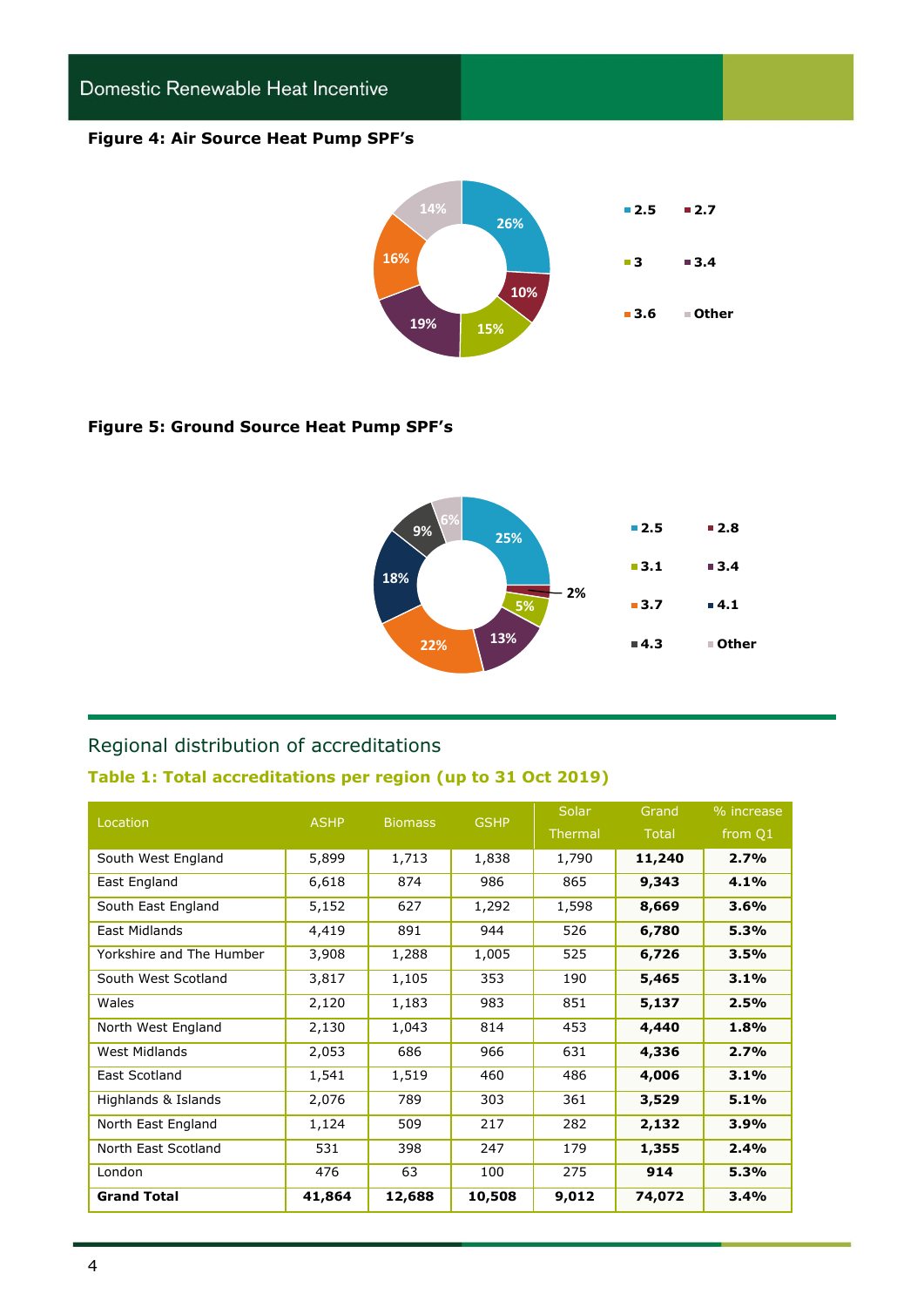